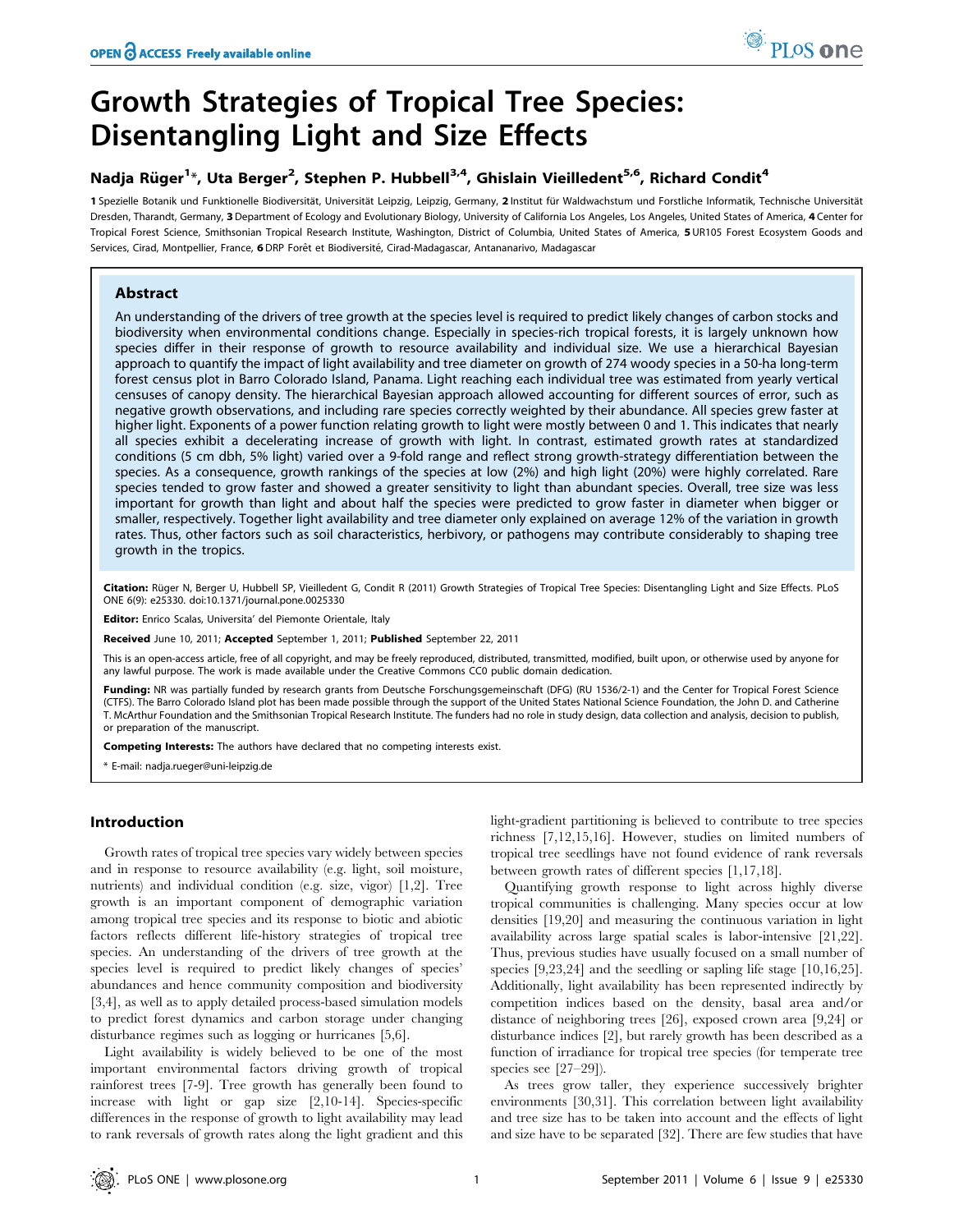included measures of tree size and light availability simultaneously as predictors of tree growth, and they consistently found significant effects of both variables for the majority of species [2,24,26].

In this study, we aim to disentangle the effects of light availability and tree size on growth across  $>90\%$  of the 300 tree species occurring at Barro Colorado Island (BCI), Panama. Forest census data from the 50-ha Forest Dynamics Plot at BCI provided information on the spatial location, size and diameter growth of nearly 150 000 individual trees of 274 species in two census intervals (1985–1990, 1990–1995). Yearly canopy census data that recorded vegetation density in six height layers were used as a proxy of light availability for each individual tree.

We used a hierarchical Bayesian approach to quantify the response of growth to light availability and tree size across the entire community, including rare species. Hierarchical models address the differences in sample size between the species by combining probability models for the growth variability within species and the variation between species [20,33]. In our two-level hierarchical model, individual growth is a function of light and size, while species-level parameters are related to a species' abundance [34]. This allows us to estimate the distribution of species-specific light and size effects on growth and their relationship with abundance across the community, properly discounting information on rare species relative to common. The Bayesian approach also allows correctly accounting for process and measurement error, e.g. including negative growth observations [35].

Here we report (1) the distribution of growth rates at standardized conditions (5 cm dbh, 5% light), light and size effects on growth across the community to assess the degree of growth strategy variation between species. For abundant species  $(\geq 100$ stems) parameter estimates are largely determined by the data on the given species rather than by the community-level information. Therefore, (2) we use parameter estimates of abundant species to evaluate the respective contributions of light availability and tree size to growth rates, and the scope for light gradient partitioning.

# Methods

#### Study area

We analyzed data from a 50-ha forest census plot on BCI, Panama ( $9^{\circ}9'$ N,  $79^{\circ}51'$ W). BCI is a 1567-ha island in the Panama Canal covered with tropical lowland moist forest. The plot consists of 48 ha of undisturbed old-growth forest and 2 ha of secondary forest about 100 years old [36]. The climate on BCI is warm throughout the year, but rainfall is seasonal with most of the 2500 mm falling during the wet season from April to November [37,38]. Elevation of the plot is 120–155 m asl [39]. Detailed descriptions of flora, fauna, geology and climate can be found in [40–42]. Barro Colorado Island is managed exclusively for field research by the Smithsonian Tropical Research Institute (STRI), which has been granted long-term custodianship over the island by Panama's Environmental Authority. STRI gave permission to establish the 50-ha plot as a permanent census in 1980.

#### Growth data

All free-standing woody stems  $\geq 1$  cm diameter at breast height (dbh) were mapped, identified to species and measured in 1981– 1983, 1985, and every 5 years thereafter (www.ctfs.si.edu; [39,43]). Here we use the census intervals from 1985–1990 and 1990–1995 and determined annual dbh growth rate (mm/yr). We discarded cases where a tree survived but its stem was measured at a different height, or where one stem broke so a resprouted stem of the same tree was measured. We also excluded outliers: stems which grew

 $>75$  mm/yr or shrunk  $>25\%$  of their initial dbh. Smaller negative growth observations due to dbh measurement error were included (see Estimation of measurement error). Due to their lack of secondary growth, we excluded palm species. Because dbh values were rounded down to the nearest mm for all stems  $<$  55 mm in 1985 but not in 1990, it was necessary to round 1990 dbh values below 55 mm down as well before calculating growth rates. Rounding down may bias growth estimates of small stems. However, we found that the bias introduced by rounding down is minimal. On average, growth is underestimated by 0.03 mm/yr (cf. [44]). Growth rates for the second census interval are based on dbh measurements with 1 mm accuracy. To avoid edge effects of the light availability calculation, we excluded all individuals within 20 m of any edge of the plot. In total, 144 967 individuals of 265 species and 148 989 individuals of 270 species were included in the analysis in the first and second census interval, respectively.

#### Estimation of measurement error

To estimate the error of dbh measurements, 1562 randomly chosen trees were measured twice within 30 days. Assuming that trees did not grow between these measurements, we applied a Bayesian model to estimate true dbh for each tree and fit the differences between measured dbh and true dbh with a sum of two normal distributions [45]. The first describes small errors that are proportional to the dbh of the tree and has a s.d. of  $SD_1$ =  $sda+sdb \times dbh$ . The second is independent of tree dbh and describes larger errors, e.g. due to errors in decimal places or recording dbh for the wrong tree and has s.d.  $SD_2$ . Errors were best fit with sda = 0.927 mm (s.d. of the posterior distribution was 0.024 mm),  $sdb =$ 0.0038 (s.d. = 0.00036),  $SD_2 = 25.6$  mm (s.d. = 2.49 mm), with a fraction (f) of 2.76% (s.d. =  $0.39%$ ) of the trees being subject to the larger error. Growth calculations involve two dbh measurements, thus the variance of growth error is twice the variance of measurement error. The posterior distributions of error parameters sda, sdb,  $SD_2$  and f enter as fixed priors in the hierarchical Bayesian model.

#### Estimation of light availability

We used annual canopy census data to produce an index of the amount of light reaching any point in the forest. The censuses were conducted from 1983 to 1996, except for 1994. Thereafter, the canopy census was omitted for several years and then continued applying a different method. Thus, consistent canopy census data are only available for the two census intervals 1985– 1990 and 1990–1995, and we restricted our analysis to these two intervals. The canopy census recorded the presence of vegetation in six height intervals, 0–2, 2–5, 5–10, 10–20, 20–30 and  $\geq 30$  m every 5-m across the 50 ha. For each tree, we calculated a shade index as a weighted sum of vegetation located above the tree and  $<$ 20 m away.

Light measurements were not available for any tree in the study area, i.e. we could not calibrate the shade index directly. Instead, we used 396 direct measurements of relative irradiance at a nearby site on BCI in 1993 [46] and converted the shade index to an estimate of relative irradiance by fitting a nonlinear regression through the  $5<sup>th</sup>$ ,  $25<sup>th</sup>$ ,  $50<sup>th</sup>$ ,  $75<sup>th</sup>$  and  $95<sup>th</sup>$  percentiles of the two distributions. This approach made it impossible to estimate the measurement error for the light index. However, the light index performed well in predicting recruit numbers across 263 species at BCI [47]. Details about its calculation are given in [47,48]. Even though dbh and the light estimate are strongly correlated  $(cor = 0.8)$ , there are many observations of small trees receiving high light and of larger trees receiving low light (Fig. S1). This allows us to separate the effects of the two variables.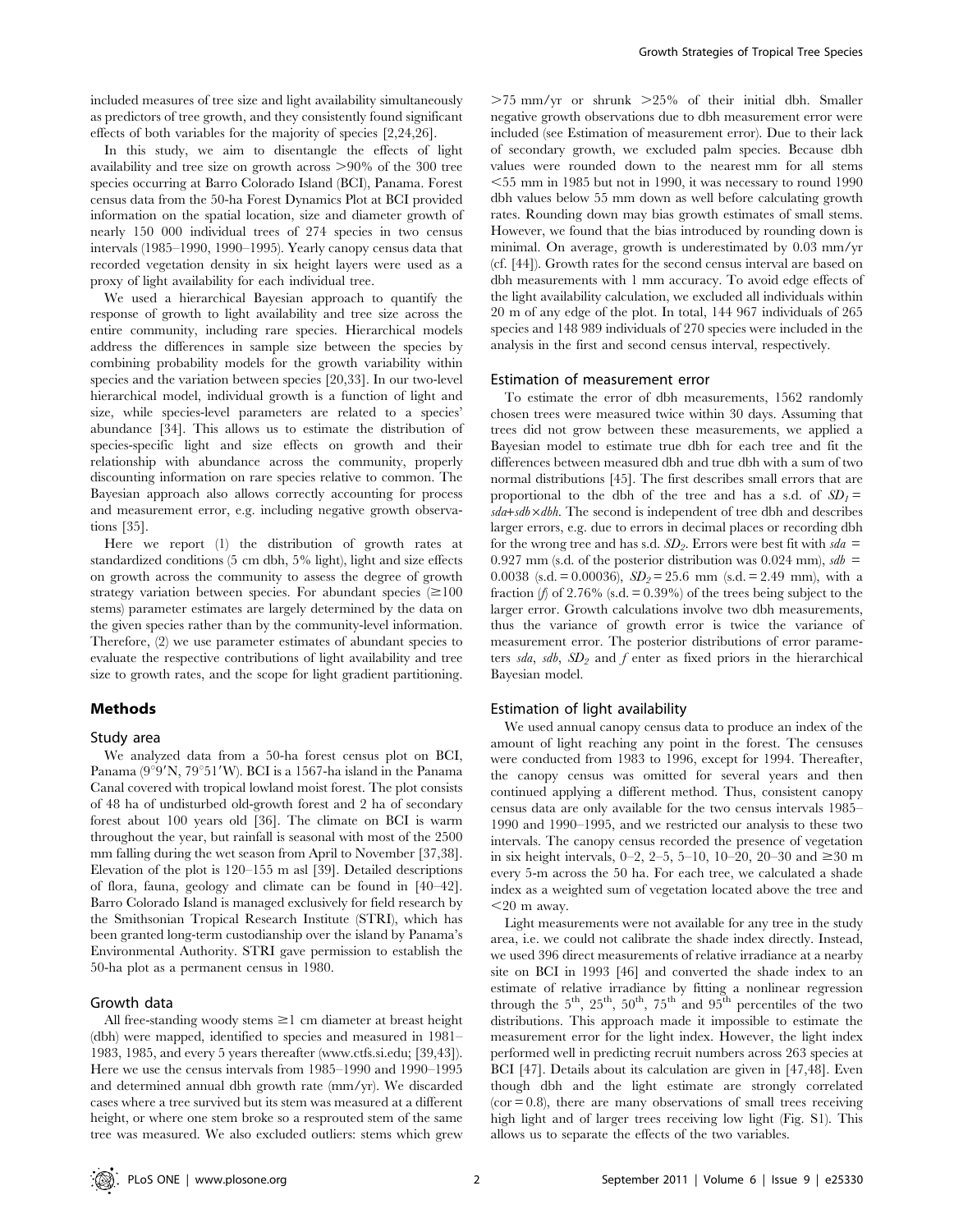#### Variable selection

Because the hierarchical Bayesian model requires long computation times, we first performed independent regressions of log(growth) as a function of dbh and light to select the best functional relationship. Stems with negative growth were excluded from this analysis. We applied a step-wise procedure to determine the best predictors of  $log(growth)$  for 98 species with  $>100$  individuals and used AIC [49] to compare models of different complexity. Log(light) was the best predictor of growth, significantly improving the model ( $|\Delta AIC|>2$ ) compared to a constant model for 76 species. Including log(dbh) significantly improved the model further for 64 species. Including dbh or an interaction between log(light) and log(dbh) improved the model significantly for 50 species and 43 species, respectively. However, these more flexible models predicted artificially low or high growth at large dbh in some species, and we decided to adhere to the simpler model only including log(light) and log(dbh) as predictors. Including dbh or an interaction term did not alter the conclusions of this study.

## Hierarchical Bayesian model

To assess the light and size dependence of growth across tree species at BCI, we used a hierarchical Bayesian framework [33,50] which allows including different sources of error [35]. At the core of the model is the functional relationship predicting growth of individual *i* (*pred<sub>i</sub>*) of species *j* as a power function (linear log-log relationship) given light availability and dbh,

$$
\log(pred_i) = a_j + b_j \times \log (light_i) + c_j \times \log (dbh_i)
$$

where parameters  $a_j$ ,  $b_j$  and  $c_j$  describe the mean growth rate, the light and size dependence of growth of species j, respectively.

Variation of growth at a given light availability and dbh is modeled using a lognormal distribution (process error)

# $true_i \sim \ln N(pred_i, \sigma_{p,j})$

where  $true_i$  is the estimated true growth rate of tree *i*. The process error  $(\sigma_h)$  is estimated for each species. Using a lognormal distribution, the process error automatically scales with predicted growth [51].

Data enter our model as the observed annual dbh growth of individual  $i \left( obs_i, \text{ mm/yr} \right)$  and is assumed to be subject to measurement error as described above

$$
obs_i \sim (1 - f) \times N(true_i, \frac{SD_1}{\text{int}_i}) + f \times N(true_i, \frac{SD_2}{\text{int}_i})
$$

with  $SD_1$  describing the size-dependent error component and  $SD_2$ the size-independent error component affecting  $f = 2.7\%$  of the observations. Standard deviations have to be adjusted to the time period elapsed between the two dbh measurements of the tree  $\left(\dot{m}t_{i}\right)$ from which the annual growth rate has been calculated.

Preliminary analyses indicated that  $a_j$ ,  $b_j$ , and  $c_j$  varied slightly but systematically with abundance across the community. Therefore, we included abundance (abung) as species-level predictor of parameters of the growth model. Abundance is measured as the number of individuals  $\geq 1$  cm dbh in the 50-ha plot that survived the given census interval. Non-hierarchical model runs also revealed that all model parameters were approximately normally distributed at a given abundance. Thus,

$$
a_j \sim N(\alpha_0 + \alpha_1 \times \log 10(abun_j), \sigma_a)
$$

$$
b_j \sim N(\beta_0 + \beta_1 \times \log 10(abun_j), \sigma_b)
$$

$$
c_j \sim N(\gamma_0 + \gamma_1 \times \log 10(abun_j), \sigma_c)
$$

The standard deviations  $\sigma_a$ ,  $\sigma_b$ , and  $\sigma_c$  measure the betweenspecies variation. As we did not have prior knowledge, we used non-informative uniform priors for these hyperparameters:

$$
\alpha_0,\alpha_1,\beta_0,\beta_1,\gamma_0,\gamma_1 \sim U(-10,10)
$$

$$
\sigma_a, \sigma_b, \sigma_c \sim U(0,2)
$$

The process error  $(\sigma_p)$  was assumed to vary lognormally across the community with hyperparameters  $\mu_h$  and  $\sigma_h$ . Priors for both parameters were

$$
\mu_h, \sigma_h \sim U(0.001, 100)
$$

The model assumes no correlation between parameters.

#### Model implementation and diagnostics

Posterior distributions of the species-specific parameters of the growth model, true growth of each individual tree, error components and hyperparameters were obtained using a Markov chain Monte Carlo (MCMC) method that is a hybrid of the Metropolis–Hastings algorithm and the Gibbs sampler [20,52]. Parameter values are sequentially updated as in the Gibbs sampler, but acceptance depends on the likelihood ratios as in the Metropolis–Hastings algorithm [53]. The proposal distribution is a normal distribution centered on the current value of the given parameter. The step width for each parameter, i.e. the standard deviation of the proposal distribution, is constantly adjusted during the burn-in period in such a way that acceptance rate is kept around 0.25 [53].

To speed up the convergence of the Gibbs sampler, we weakened the correlation of  $a$  with  $b$  and  $c$  by centering the light and dbh data on approximately median or mean values across all individuals

$$
\log(pred_i) = a_j + b_j \times (\log (light_i) - \log (0.05))
$$

$$
+ c_j \times (\log (dbh_i) - \log (50mm))
$$

Median light is  $0.045$  and mean dbh is 45 mm. Thus,  $a_i$  represents the log of predicted annual growth of a tree with 5 cm dbh that receives 5% light.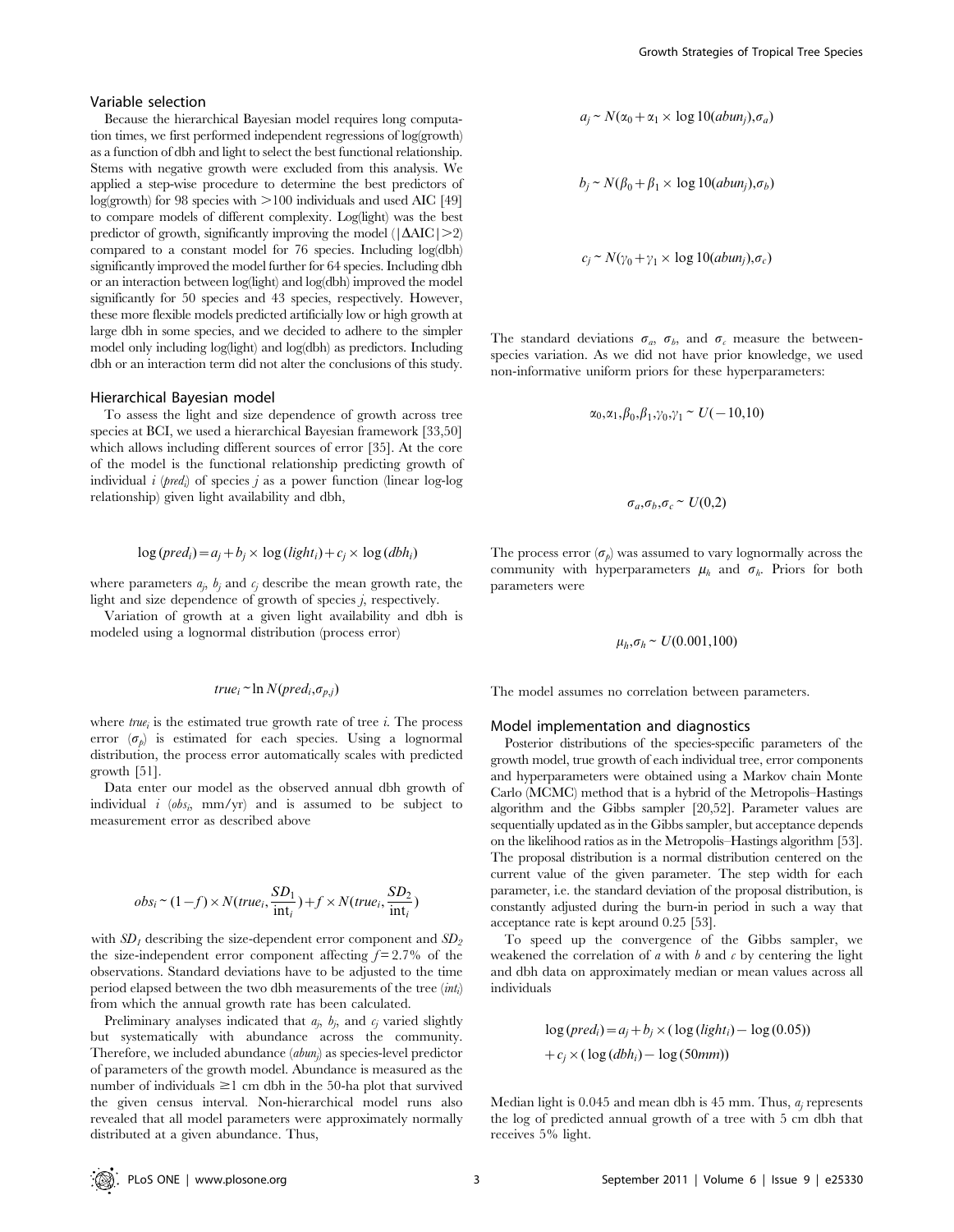We monitored convergence by running two chains with different initial values and used the Gelman and Rubin's convergence diagnostics and a value of 1.1 to detect convergence [52,54]. Post-hoc analyses showed that the correlation between model parameters was  $\leq$ [0.57] for all parameter combinations. These correlations were not strong enough to prevent the chains from mixing well and convergence required 100 to 2900 iterations. We used a burn-in period of 5 000 iterations and additional 5 000 iterations were used for analysis. We computed posterior parameter distributions given observed growth, light availability and dbh of each individual. All analyses were carried out using the software package R version 2.11.1 [55] and simulations were run on parallel computers.

#### Analysis

From the posterior distributions, we computed the mean, s.d. and 95% credible intervals (CI) of all model parameters. Significance of coefficients was assessed by a 95% CI that did not include zero. For abundant species with  $>100$  individuals, model parameters and CIs are largely determined by the data available for the given species. For less abundant species, parameter estimates are increasingly determined by the specieslevel prediction based on abundance and CIs are constrained by the between-species variation ( $\sigma_a$ ,  $\sigma_b$ ,  $\sigma_c$ ).

To report predicted annual mean growth rate at 5 cm dbh and

5% light, we back-transformed  $a_j$  to arithmetic units:  $e^{a_j +}$  $rac{\sigma_{p,j}^2}{2}$ . Likewise, to compare model predictions with data, we backtransformed predicted growth rates on the logarithmic scale  $(pred_{i,l})$ to the arithmetic scale (*pred<sub>i,a</sub>*),

$$
pred_{i,a} = e^{pred_{i,l} + \frac{\sigma_{p,j}^2}{2}}
$$

and plotted observed and predicted growth rates for each individual tree as well as mean observed and predicted growth rates in different size and light classes, respectively. For species with  $\leq$ 25 individuals, all individuals were pooled.

To evaluate between-species variation of growth rates of rare and abundant species at different light levels, we calculated the probability density of median annual growth rate

$$
\ln N(\mu = \alpha_0 + \alpha_1 \times \log 10(abundance) + (\beta_0 + \beta_1 \times \log 10(abundance)) \times (\log (light) - \log (0.05)),
$$
  

$$
\sigma^2 = \sigma_a^2 + (\log (light) - \log (0.05))^2 \times \sigma_b^2
$$
  

$$
+ 2 \times (\log (light) - \log (0.05)) \times Cov(a,b))
$$

from the hyperparameters of a and b at low  $(N = 10)$  and high  $(N = 1000)$  abundance, and low  $(5\%)$  and high  $(20\%)$  light, respectively. For these calculations we used hyperparameters estimated for the census interval 1985–1990. The covariance between  $a$  and  $b$  was 0.033 and 0.025 for rare and abundant species, respectively.

To visualize the effect of light on growth, we calculated mean observed and predicted growth rates in ten light classes corresponding to deciles of light observations. Predicted mean growth rates were calculated at mean observed light level and mean dbh of the individuals in the respective light class. To visualize the effect of dbh on growth, we calculated mean observed and predicted growth rates in different size classes. The number of size classes depended on the abundance of the species. Predicted

growth rates were calculated at mean observed light level and mean dbh of the individuals in the respective size class.

The percentage of explained variance  $(R^2)$  was evaluated as

$$
R^2 = 1 - \frac{E(Var(\varepsilon))}{E(Var(y))}
$$

[50]. This measure can be negative when the model predicts the data so poorly that residual variance is larger than the variance of the data.

To (visually) assess the conservation of growth rankings among species at different light conditions, we computed average growth for species with  $\geq 100$  individuals over the range of most commonly observed light conditions (2–20%) from the parameters estimated for the respective census interval. Average tree dbh at the different light levels was determined from a nonlinear regression predicting log(dbh) using log(light) and light as predictors across all individuals (Fig. S1). We also computed Spearman's rank correlation (rho) for growth rates at 2% and 20% light.

For species with  $\geq$ 100 individuals, we calculated contributions of light and dbh to growth by comparing growth rates at standardized conditions. For saplings, we calculated the difference between predicted growth at baseline conditions defined as 1 cm dbh and average light availability at 1 cm dbh (2%) and growth when light and dbh are doubled, i.e. 2 cm dbh and 4% light. In this analysis, only species with maximum dbh  $\geq 2$  cm were included. For larger trees (only for species with maximum dbh  $\geq$ 10 cm), we performed similar comparisons using growth at 10 cm dbh and average light availability (18%) as a baseline and comparing it to growth at doubled dbh (20 cm) and doubled light (32%).

# Results

#### Community-level patterns of growth

All species grew faster at higher light  $(b>0;$  Fig. 1). This effect was significant for the majority of species; 98% and 93% in the two census intervals, respectively. However, between-species variation in light response was limited. All but two species' parameter estimates and most of the CIs were between 0 and 1, indicating a decelerating increase of growth with light (Fig. 1; Table S1). A significant portion of between-species variation in light response was explained by a species' abundance, with abundant species responding less strongly to changes in light availability (Table 1; Fig. 1).

Growth rate also varied with tree size  $(c)$ , but increases were as common as decreases (Fig. 1; Table S1). Only few of the species' parameter estimates were significantly positive (12% in both census intervals) or negative (12% in the first and 8% in the second census interval; Fig. 1; Table S1). Abundant species showed growth increases with size more often than rare species, but this relationship was only significant in the first census interval (Table 1).

The intercept of the growth model (a) was weakly but significantly related to abundance, with rare species tending to grow faster than abundant species (Table 1; Fig. 1). Backtransformed to the arithmetic scale, average growth rates at standardized conditions (5 cm dbh and 5% light) varied widely between species and ranged from 0.2 to 6.7 mm/yr (Fig. 2). Average growth (at standardized conditions) was 1.6 mm/yr in the first census interval and 1.2 mm/yr in the second interval.

Median annual growth rates of 95% of the species are expected to be 0.22–2.0 mm/yr for rare species ( $N = 10$ ) at low light (5%)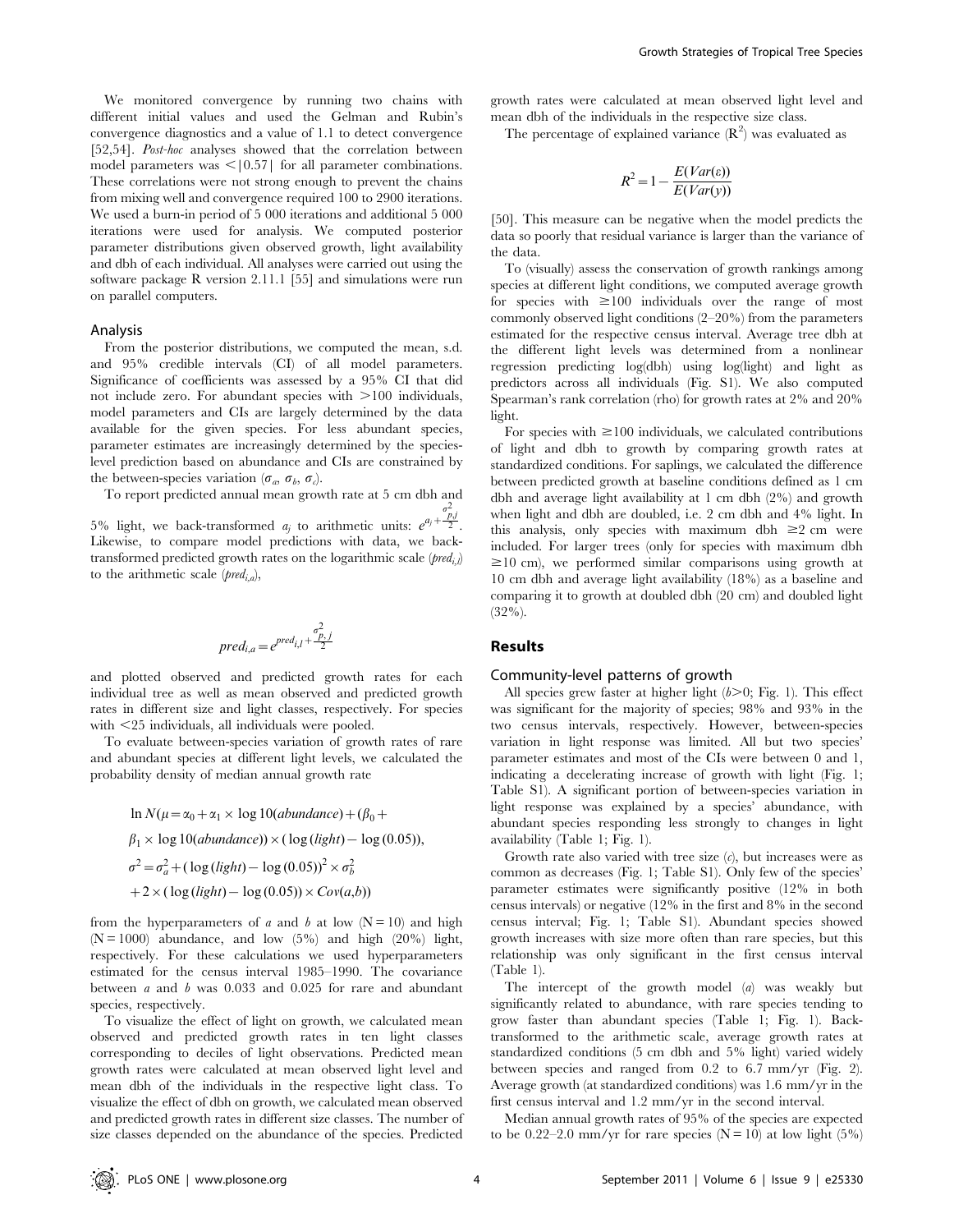

Figure 1. Parameter estimates of the growth model. Means (points) and 95% credible intervals (lines) of the species-specific parameters of the growth model. Left panels: log(light) dependence (b), middle panels: log(dbh) dependence (c), and right panels: intercept (a) for 265 tree species in the census interval 1985–1990 (upper panels) and 270 species in the census interval 1990–1995 (bottom panels) at BCI, Panama. Sensitivity of growth to light (b) and growth at standardized conditions (a) decrease significantly with abundance. Abundance is slightly jittered to reduce overlap of rare species.

doi:10.1371/journal.pone.0025330.g001

(Fig. 3). This is a 9-fold variation. For abundant species ( $N = 1000$ ) at low light, this range is 0.17–1.5 mm/yr (9-fold variation). Under high light (20%), the predicted ranges are 0.43–6.8 mm/yr (16 fold variation) and 0.22–3.3 mm/yr (15-fold variation) for rare and abundant species, respectively. Thus, the range of median growth rates is almost twice as large under high light (20%) compared to low light (5%). This difference is entirely due to the slightly larger s.d. at higher light.

# Observed versus predicted growth

We illustrate different combinations of growth response to light and dbh (Fig. 4). Note that x-axes are on log scale and thus, growth increases that are slower than linear  $(0 < b < 1 \text{ or } 0 < c < 1)$  appear exaggerated. The shade-tolerant understory tree Faramea occidentalis grew slowly and neither light nor dbh explained much of the variation in growth rates. Growth of the shade-tolerant midstory tree Virola sebifera responded strongly to light, whereas the effect of dbh was insignificant. For Prioria copaifera, a shade-tolerant canopy tree, dbh had a large positive impact on growth, while it responded only moderately to light. Growth of the light-demanding pioneer tree Cecropia insignis increased strongly at higher light, and at the same time strongly decreased with dbh. Growth of Protium panamense, a shade-tolerant midstory tree, decreased with dbh and the apparent slight increase of growth at larger dbh was due to the strong positive effect of light. Model fits for the other species are provided as supporting information (Table S2; Figs. S2, S3).

# Conservations of growth rankings

Combining the estimated parameters, we predicted average tree growth for 115 and 114 species with  $\geq 100$  individuals in the two census intervals, respectively, across the most common light conditions (2–20%; Fig. 5). Average growth curves ran largely in parallel and growth rankings were preserved to a large degree among the species. Rank correlations (Spearman's rho) between

Table 1. Parameters of the species-level model of tree growth. Means (s.d.) of parameter estimates from the species-level model. Coefficient estimates that are significantly different from zero (based on 95% credible intervals) are highlighted in bold.

| l Model coefficient | Intercept<br>$\alpha_0$ $\beta_0$ $\gamma_0$ |                 | Abundance<br>$\alpha_{1}, \beta_{1}, \gamma_{1}$ |                 | <b>Standard deviation</b><br>$\sigma_{a}$ $\sigma_{b}$ , $\sigma_{c}$ |              |
|---------------------|----------------------------------------------|-----------------|--------------------------------------------------|-----------------|-----------------------------------------------------------------------|--------------|
|                     | 1985-1990                                    | 1990-1995       | 1985-1990                                        | 1990-1995       | 1985-1990                                                             | 1990-1995    |
| Intercept $(a)$     | $-0.261(0.128)$                              | $-0.437(0.095)$ | $-0.139(0.053)$                                  | $-0.162(0.041)$ | 0.558(0.034)                                                          | 0.565(0.033) |
| $Log(light)$ (b)    | 0.812(0.100)                                 | 0.756(0.058)    | $-0.145(0.037)$                                  | $-0.143(0.023)$ | 0.184(0.015)                                                          | 0.226(0.018) |
| $Log(dbh)$ (c)      | $-0.255(0.095)$                              | $-0.102(0.083)$ | 0.091(0.036)                                     | 0.048(0.033)    | 0.234(0.019)                                                          | 0.301(0.020) |

doi:10.1371/journal.pone.0025330.t001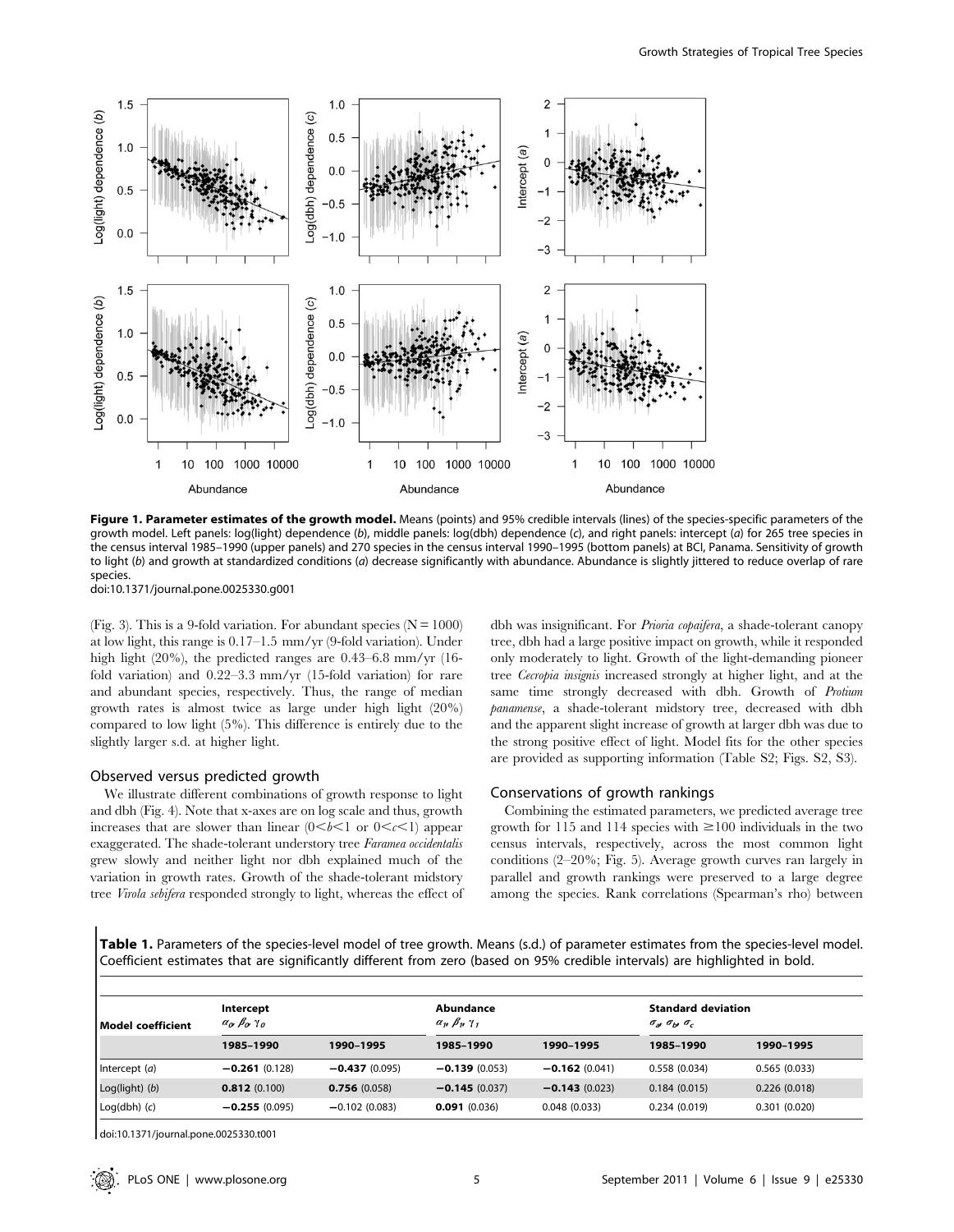

Mean growth rate at 5 cm dbh and 5% light (mm/yr)

Figure 2. Growth rates at standardized conditions. Predicted annual growth rate (mm/yr) at 5 cm dbh and 5% light for 265 tree species in the census interval 1985–1990 and 270 species in the census interval 1990–1995 at BCI, Panama. doi:10.1371/journal.pone.0025330.g002

predicted growth rates at 2% and 20% light were 0.69 and 0.66 in the two census intervals, respectively.

## Contributions of light and size to growth

Doubling the light level for small trees of 1 cm dbh led to an increase of growth that was  $\leq$ 1 mm/yr for the majority of species with  $\geq$ 100 individuals (Fig. 6). Doubling the dbh, either led to faster or slower growth, but the effect was small  $(< 0.5$  mm/yr). Doubling light and dbh, most trees grew up to 1 mm/yr faster. For larger trees (10 cm dbh), effects were larger because baseline growth rates were larger. Doubling the light level led to an increase of growth that was  $\leq$ 3 mm/yr for the majority of abundant species. Doubling the dbh, growth either increased or decreased by up to 2 mm/yr. Doubling light and dbh, the majority of species grew up to 4 mm/yr faster.

#### Uncertainty and explained variance

The process error  $(\sigma_{p, i})$  varied little across species and between census intervals;  $\mu_h$  was 1.28 in the first census interval and 1.15 in



Figure 3. Distribution of median growth rates for rare and abundant species under different light conditions. The probability distribution of median growth rate (mm/yr) at 5 cm dbh for rare  $(N = 10)$  and abundant  $(N = 1000)$  species at low (5%) and high (20%) light is calculated from the hyperparameters of  $a$  and  $b$  for the census interval 1985–1990.

doi:10.1371/journal.pone.0025330.g003

the second,  $\sigma_h$  was 0.09 and 0.16 in the two census intervals, respectively. Thus, at predicted growth of 1 mm/yr, the probability of true growth being between 0 and 2 mm/yr was 71%. When predicted growth was 5 mm/yr, the probability that true growth was between 3 and 7 mm/yr was 26%.

Dbh and light explained a low proportion of the variation in growth rates.  $\mathbb{R}^2$  was <0.5 for the majority of species and reached 12% and 13% on average in the two census intervals, respectively. For 94 and 92 species in the two census intervals,  $\mathbb{R}^2$  was negative indicating that the model predicted the data so poorly that residual variance was larger than the variance of the data. The majority of these species had  $\leq 30$  individuals.

## Discussion

#### Light effect on growth and light gradient partitioning

For the first time it was possible to disentangle light and size effects on growth across a diverse community of tropical tree species. All species grew faster at higher light availability. This effect was significant for  $>90\%$  of the species. This result confirms that light is effectively an important limiting resource for woody species in natural forests, not only at the seedling and sapling life stage (cf. [56] for temperate trees). However, the low proportion of variation of growth rates that is explained suggests that other factors considerably contribute to shaping tree growth in the tropics. We attribute the larger proportion of significant results – as compared to previous studies  $[2,24,57]$  – to the larger sample sizes and the higher precision of the light index derived from the small-scale canopy census in capturing actual light availability.

However, we found little evidence for light gradient partitioning in terms of growth rates among species. The majority of species showed a decelerating increase of growth with light  $(0 < b < 1)$ . Moreover, correlations of growth ranks at 2% and 20% light were high (Spearman's rho  $\sim$  0.7). The consistency in the response of growth to light across species suggests that reversals in rank order do not have a strong impact on the outcome of competition among species. Largely consistent growth rankings are also reported for seedlings of small numbers of tropical tree species across different light [1,17,58] or soil/water treatments [18] or both [59]. Studies that suggest the possibility of light gradient partitioning are often based on very few species [11,60].

On the other hand, growth rates vary twice as much among the species at high light (16-fold) as compared to low light (9-fold). These large differences in growth rates certainly offer opportunities for differentiation of life-history strategies. Fully understanding the importance of differences in growth rates and light response for coexistence, however, requires the application of simulation models that combine information on the response of all demographic rates (recruitment, growth and mortality) to changes in light availability. The parameters we have estimated here provide the basis for such modeling studies.

The fact that an interaction between light and size improved the model only in 43 species (16%) suggests that species respond in a similar way to changes in light availability across all sizes. This conclusion is corroborated by separate analyses for trees smaller and larger than 5 cm dbh where the estimated distribution of light response was very similar (results not shown). This is in contrast to a study on Nothofagus solandri var. cliffortioides, where only small trees  $\leq$ 10 cm dbh were sensitive to changes in above-ground competition [61].

#### Size effect

While species responded consistently to light, changes of diameter growth with tree size were very variable among species with about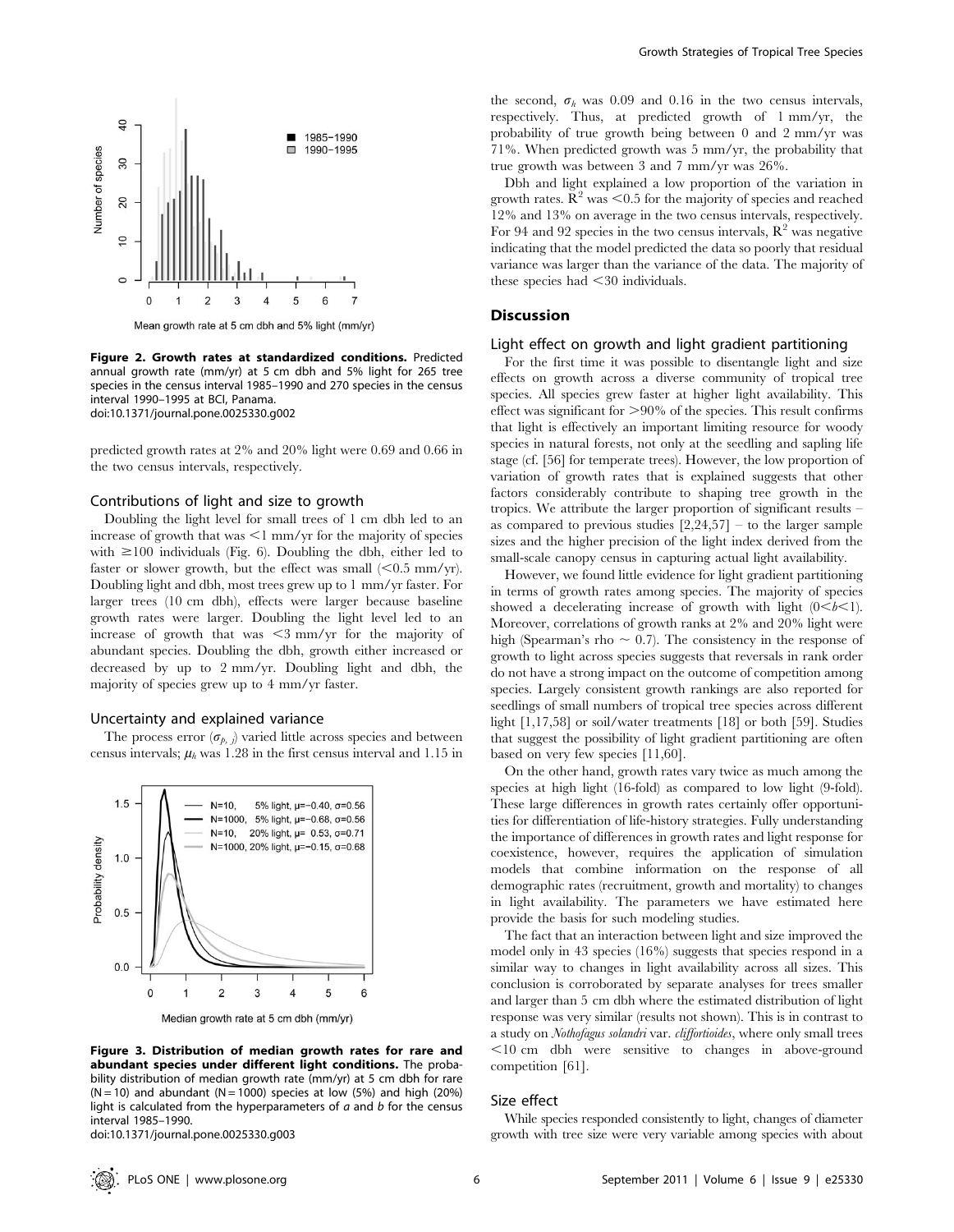

Figure 4. Observed and predicted growth rates against light availability and stem size. Light  $(b)$  and dbh dependence  $(c)$  of growth rates for five species in the census interval 1990–1995. Observed (dark grey) and predicted (light grey) growth rates of individuals, mean observed (filled circles) and predicted (diamonds) growth in different light and dbh classes. Species' parameters are given in the panels. Species are Faramea occidentalis (N = 20 110), Virola sebifera (N = 1469), Prioria copaifera (N = 979), Cecropia insignis (N = 164) and Protium panamense (N = 2227). doi:10.1371/journal.pone.0025330.g004

half the species growing faster when taller and the other half of the species growing faster when small. Likewise, significant responses were as frequently positive (12%) as negative (8%–12%). However, we caution against a physiological interpretation of size dependence of diameter growth rates. If diameter growth scales with diameter as dg  $\sim d^{c}$  and biomass scales with diameter as b  $\sim d^{8/3}$  [62] then biomass growth scales with diameter as bg  $\sim d^{5/3+c}$ . Constant biomass growth is achieved when  $c = -5/3$ . When  $c > -5/3$ , biomass growth increases with diameter, despite possibly decreasing diameter growth. Parameter estimates and credible intervals of  $\epsilon$  indicate that no species is expected to have  $c \leq -5/3$ . This suggests that tropical trees continue accumulating carbon at increasingly faster rates as they grow [4,63].

For the vast majority of species, growth rates were well approximated by the power function which only allows for a monotonic increase or decrease of growth with diameter. Many other studies have allowed for a hump-shaped response of growth to diameter [2,24,26,64–66]. However, we found little evidence for a peak of growth rates at intermediate diameters. It is only a small proportion of species which show this phenomenon including Cordia alliodora, C. bicolor, Hirtella triandra, Jacaranda copaia, Protium tenuifolium, and Zanthoxylum ekmanii.

In other species, the model did not capture the saturation of growth rates at large diameters (e.g. Alseis blackiana, Dipteryx oleifera, Inga marginata, Ocotea oblonga, O. whitei, Pouteria reticulata, Prioria copaifera, Quararibea asterolepis, Simarouba



Figure 5. Visual assessment of the scope for light gradient partitioning. Predicted average growth rates (mm/yr) in (A) 1985-1990 and (B) 1990-1995 across most common light conditions (2-20%) for species with ≥100 individuals. Twelve randomly selected species are highlighted in black. Intersections of lines represent reversals of growth rankings between species. doi:10.1371/journal.pone.0025330.g005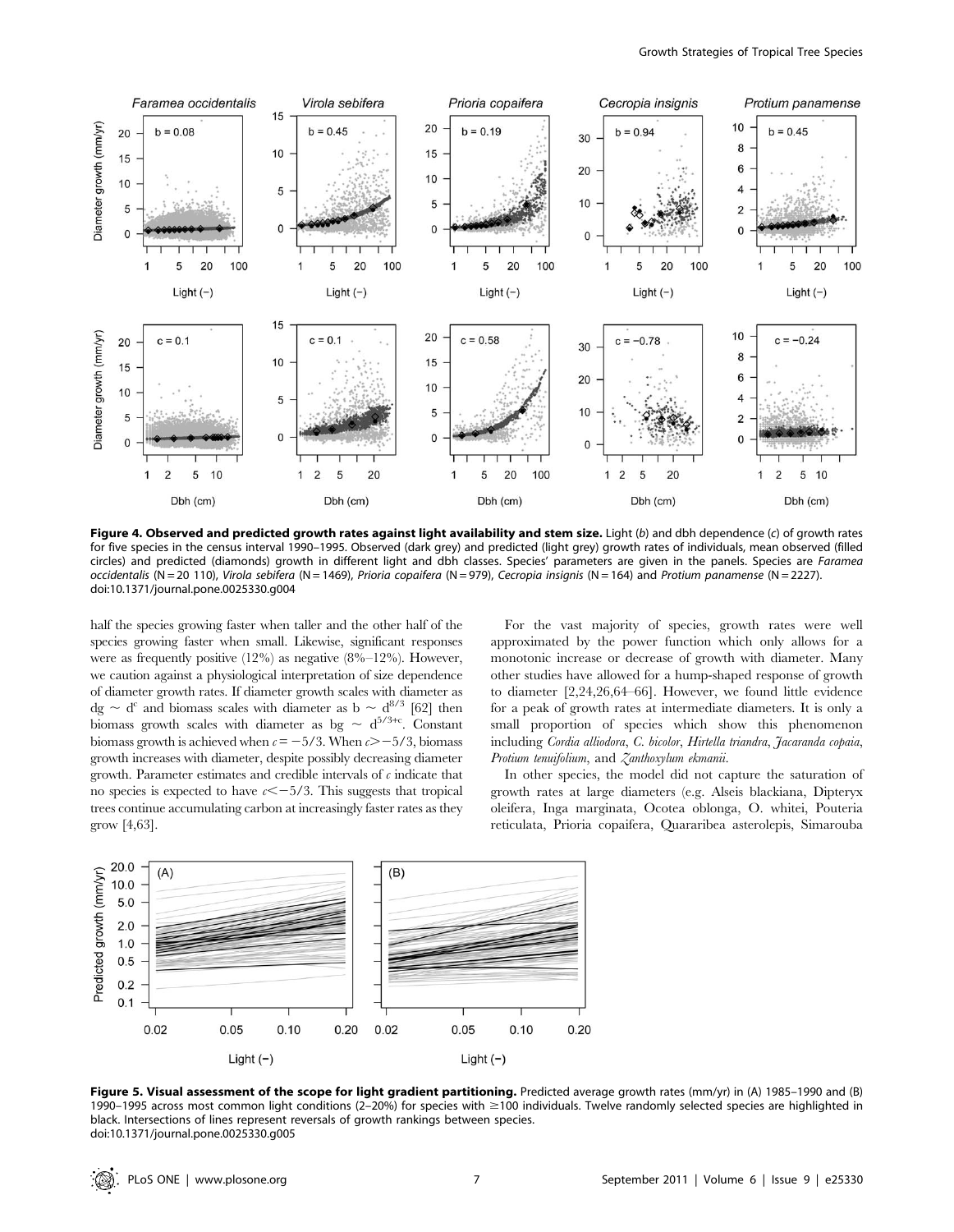

Figure 6. Impact of light availability and stem size on growth rates. Contributions of light availability and size to growth for species with  $\geq$ 100 individuals. For small trees (A), contributions are expressed by the absolute difference between baseline growth rate of a tree at 1 cm dbh and average light (2%) and growth when light is doubled (4%), dbh is doubled (2 cm) or both. For larger trees (B), contributions are expressed by the difference between baseline growth of a tree at 10 cm dbh and average light (18%) and growth when light is doubled (36%), dbh is doubled (20 cm) or both.

doi:10.1371/journal.pone.0025330.g006

amara). This is a result of the unbalanced data sets dominated by the many small individuals. Nevertheless, the model fits show that for the vast majority of species, growth rates were well approximated and deviations only affected the largest size classes. To account for unbalanced data sets and unknown functional relationships between predictor variables and growth, semi- or nonparametric approaches could be used. However, semi- or nonparametric approaches are not suitable for our study because they prevent a straightforward comparison among many species.

#### Uncertainty and unexplained variance

Generally, a large variation of growth rates is observed that is not explained by tree size or light availability [4]. In our analysis, the two factors explained on average across species 12–13% and at most 64% of the variance of growth rates. In faster-growing species,  $\mathbb{R}^2$  was slightly higher than in slow-growing species [67]. These values are in the range of other studies on tropical trees using diameter and crown illumination index [24] or a speciesspecific neighborhood competition index [26] as predictors of tree growth. In temperate trees, larger values of  $\mathbb{R}^2$  have been reported. Using tree size and exposed crown area or accounting for above and belowground competition, up to 90% of growth variance of North American tree species could be explained [66,68].

The large amounts of unexplained variance can be due to environmental conditions not considered here, e.g. soil texture

[24], soil moisture [67,69], nutrient availability [18,70], belowground competition [61], soil biota [71], year-to-year variation in cloud cover or temperature [23,35], the identity of neighbors [66,67,72], or genetic variability within species [35]. In the study area, the elaboration of fine scale maps of soil nutrients and moisture is underway, and these may lead to further understanding of variation in growth.

Uncertainty in our model fits also comes from other sources: error in the light estimate, measurement error of past growth, and sampling error in rare species [23,35,73]. Our light index is only an approximate way of estimating the light environment in the forest. However, measuring light at every tree in the 50-ha plot would involve a prohibitive amount of time and labor. Until LiDAR-mapping data of the entire 50 ha are available, the method we propose offers an objective and straightforward measure of how much vegetation is blocking the sky above any tree of any height in the entire forest. In a previous study based on the same estimation of light availability, a strong impact of light on species-specific recruitment rates was detected [47]. This indicates that our light index captures relevant spatial heterogeneity of light availability.

#### Future directions

A problem inherent in highly diverse tropical forests is the low number of individuals per area of the many rare species [19].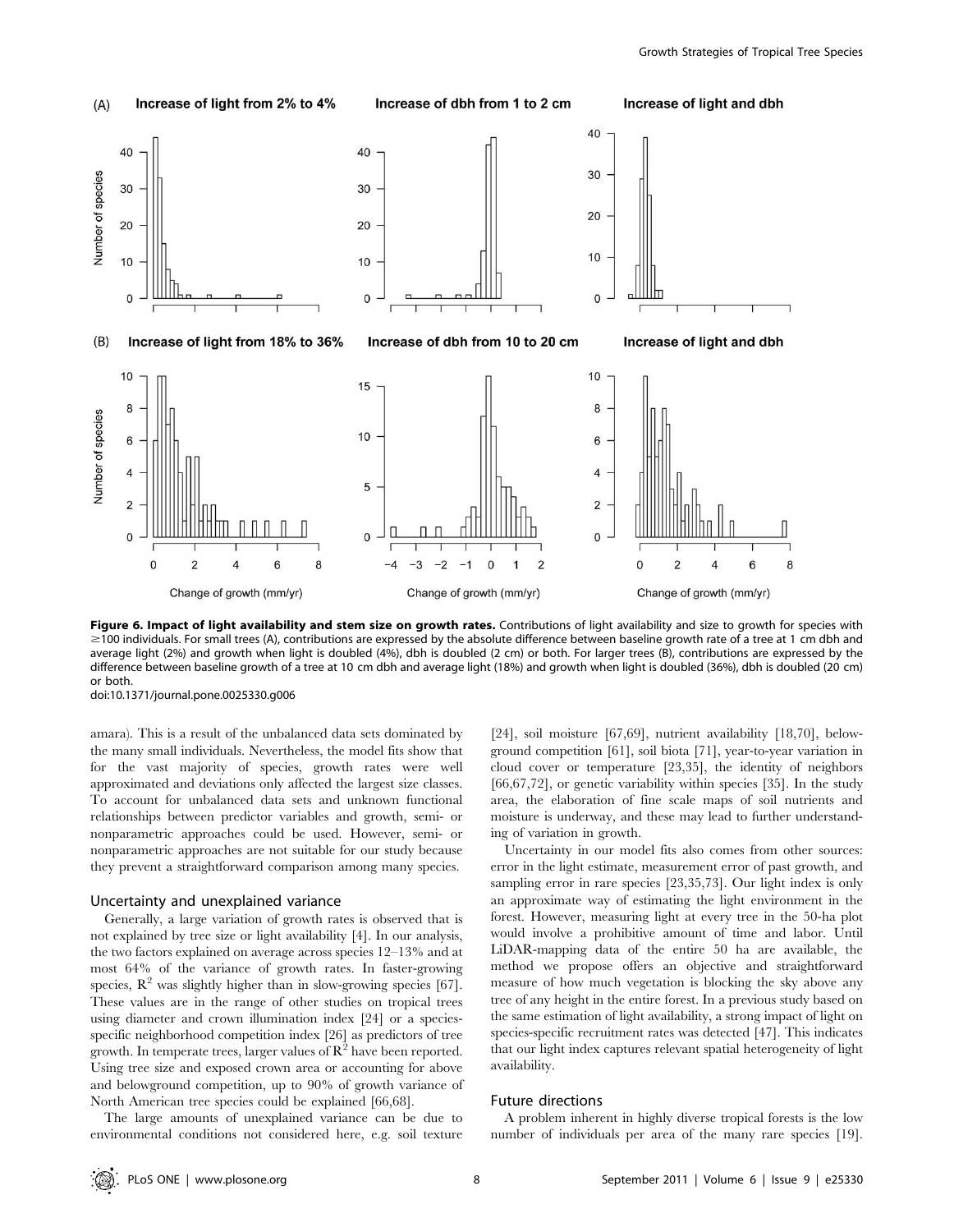Hierarchical Bayesian methods explicitly account for this problem by superimposing a form of variation of the studied phenomenon across the community and by including species-level predictors to constrain parameter estimates of rare species. We used the relationship between a species' abundance as a species-level predictor and found that it explained a small but significant portion of growth parameters. Rare species tended to grow faster and showed a greater sensitivity to light than abundant species.

However, functional characteristics of tree species such as wood density, specific leaf area or maximum height may relate more directly to growth strategies and hold greater promise for a more mechanistic understanding of life-history strategies of tropical tree species [56,74]. Therefore, as a next step, we aim to include information on species' functional traits to explore their capacity to predict recruitment, growth, and mortality rates as well as the sensitivity of these demographic rates to changes in resource availability. Based on such relationships, studies on recruitment, growth and mortality could be integrated into dynamic simulation models to further investigate the consequences of species differences with respect to demographic characteristics for species coexistence in highly diverse tropical forests.

# Supporting Information

Figure S1 Diameter-light relationship. (A) Light estimate vs. tree diameter (dbh) for 148 933 trees at Barro Colorado Island, Panama, in 1990. Trees with dbh  $>1$  m are assumed to receive full sunlight and are not shown. (B) Nonlinear regression predicting average log(dbh) in the light range from 2 to 20%  $(log(dbh) = 4.547+0.455 \times log(light)+2.006 \times light$ ; dbh is in mm). Average log(dbh) is used to estimate average growth across the light range for Fig. 4.

(PDF)

Figure S2 Light dependence of growth rates for species with  $\geq$  25 individuals in the two census intervals  $(1985-1990, 1990-1995)$ . Light classes correspond to deciles of light availability across all individuals. Predicted mean growth rates were calculated at mean observed light level and mean dbh of the individuals in the respective light class. Observed and predicted growth rates of individual trees are displayed as grey and orange dots, respectively. Mean observed and predicted growth rates in different light classes are displayed as black and red dot, respectively.

(PDF)

Figure S3 Dbh dependence of growth rates for species with  $\geq$ 25 individuals in the two census intervals  $(1985-1990, 1990-1995)$ . Observed and predicted growth

#### References

- 1. Dalling JW, Winter K, Hubbell SP (2004) Variation in growth responses of neotropical pioneers to simulated forest gaps. Functional Ecology 18: 725–736.
- 2. Herault B, Ouallet J, Blanc L, Wagner F, Baraloto C (2010) Growth responses of neotropical trees to logging gaps. Journal of Applied Ecology 47: 821–831.
- 3. Condit R, Hubbell SP, Foster RB (1996) Assessing the response of plant functional types to climatic change in tropical forests. Journal of Vegetation Science 7: 405–416.
- 4. Clark DA, Clark DB (1999) Assessing the growth of tropical rain forest trees: Issues for forest modeling and management. Ecological Applications 9: 981–997.
- 5. Phillips OL, Baker TR, Arroyo L, Higuchi N, Killeen TJ, et al. (2004) Pattern and process in Amazon tree turnover, 1976–2001. Philosophical Transactions of the Royal Society London B 359: 381–407.
- 6. Purves D, Pacala S (2008) Predictive models of forest dynamics. Science 320: 1452–1453.
- 7. Denslow JS (1987) Tropical rainforest gaps and tree species diversity. Annual Review of Ecology and Systematics 18: 431–451.
- 8. Denslow JS, Schultz JC, Vitousek PM, Strain BR (1990) Growth-responses of tropical shrubs to treefall gap environments. Ecology 71: 165–179.

rates of individual trees are displayed as grey and orange dots, respectively. Mean observed and predicted growth rates in different size classes are displayed as black and red dot, respectively. For species with  $\leq 100$  individuals, the dbh range was split into three size classes each containing a third of the individuals. For species with  $\leq$ 2000 individuals, four size classes contain  $25\%$  of the individuals each. For species with  $\leq 3000$ individuals, six size classes contain 25%, 25%, 25%, 15%, 5% and  $5\%$  of the individuals, respectively. For species with  $\leq 4000$ individuals, seven size classes contain 25%, 25%, 25%, 15%, 3.3%, 3.3% and 3.3% of the individuals. For species with  $\geq 4000$ individuals, nine size classes contain 25%, 25%, 25%, 15%, 2%, 2%, 2%, 2% and 2% of the individuals. We only plot the size dependence for species with a maximum dbh of  $\geq$  3 cm. Predicted mean growth rates were calculated at mean observed light level and mean dbh of the individuals in the respective size class. (PDF)

Table S1 Posterior means, lower and upper limits of 95% credible intervals  $(CI-, CI+)$  of the average growth rate at 5 cm dbh and 5% light  $(a)$ , log(light) dependence (b), log(dbh) dependence (c), and process error  $(\sigma_p)$  for two census intervals (1985–1990, 1990–1995) and tree species in the 50-ha Forest Dynamics Plot at Barro Colorado Island, Panama. Dashes indicate no living individuals at the beginning of the respective census interval. (XLSX)

Table S2 Observed and predicted average growth rate for tree species with <25 individuals at Barro Colorado **Island, Panama.** N is the number of individuals. (XLSX)

#### Acknowledgments

We thank Helene Muller-Landau for providing the step width adjusting routine of the Metropolis–Hastings algorithm, Jens Doleschal and the Center for Information Services and High Performance Computing, Technische Universität Dresden, for the parallelization of the R code and computing resources. Christian Wirth and four anonymous reviewers provided helpful comments on the manuscript. We thank the field assistants and botanists who collected data on trees and carried out the canopy censuses in the BCI plot over the past 30 years.

# Author Contributions

Conceived and designed the experiments: SPH RC. Analyzed the data: NR GV. Contributed reagents/materials/analysis tools: RC. Wrote the paper: NR RC GV UB. Designed the analysis: NR RC GV UB.

- 9. King DA, Davies SJ, Supardi MNN, Tan S (2005) Tree growth is related to light interception and wood density in two mixed dipterocarp forests of Malaysia. Functional Ecology 19: 445–453.
- 10. Brown ND, Whitmore TC (1992) Do dipterocarp seedlings really partition tropical rain-forest gaps? Philosophical Transactions of the Royal Society London B 335: 369–378.
- 11. Montgomery RA, Chazdon RL (2002) Light gradient partitioning by tropical tree seedlings in the absence of canopy gaps. Oecologia 131: 165–174.
- 12. Bloor JMG, Grubb PJ (2003) Growth and mortality in high and low light: trends among 15 shade-tolerant tropical rain forest tree species. Journal of Ecology 91: 77–85.
- 13. Iriarte Vivar Balderrama S, Chazdon RL (2005) Light-dependent seedling survival and growth of four tree species in Costa Rican second-growth rain forests. Journal of Tropical Ecology 21: 383–395.
- 14. de Gouvenain RC, Kobe RK, Silander JA (2007) Partitioning of understorey light and dry-season soil moisture gradients among seedlings of four rainforest tree species in Madagascar. Journal of Tropical Ecology 23: 569– 579.